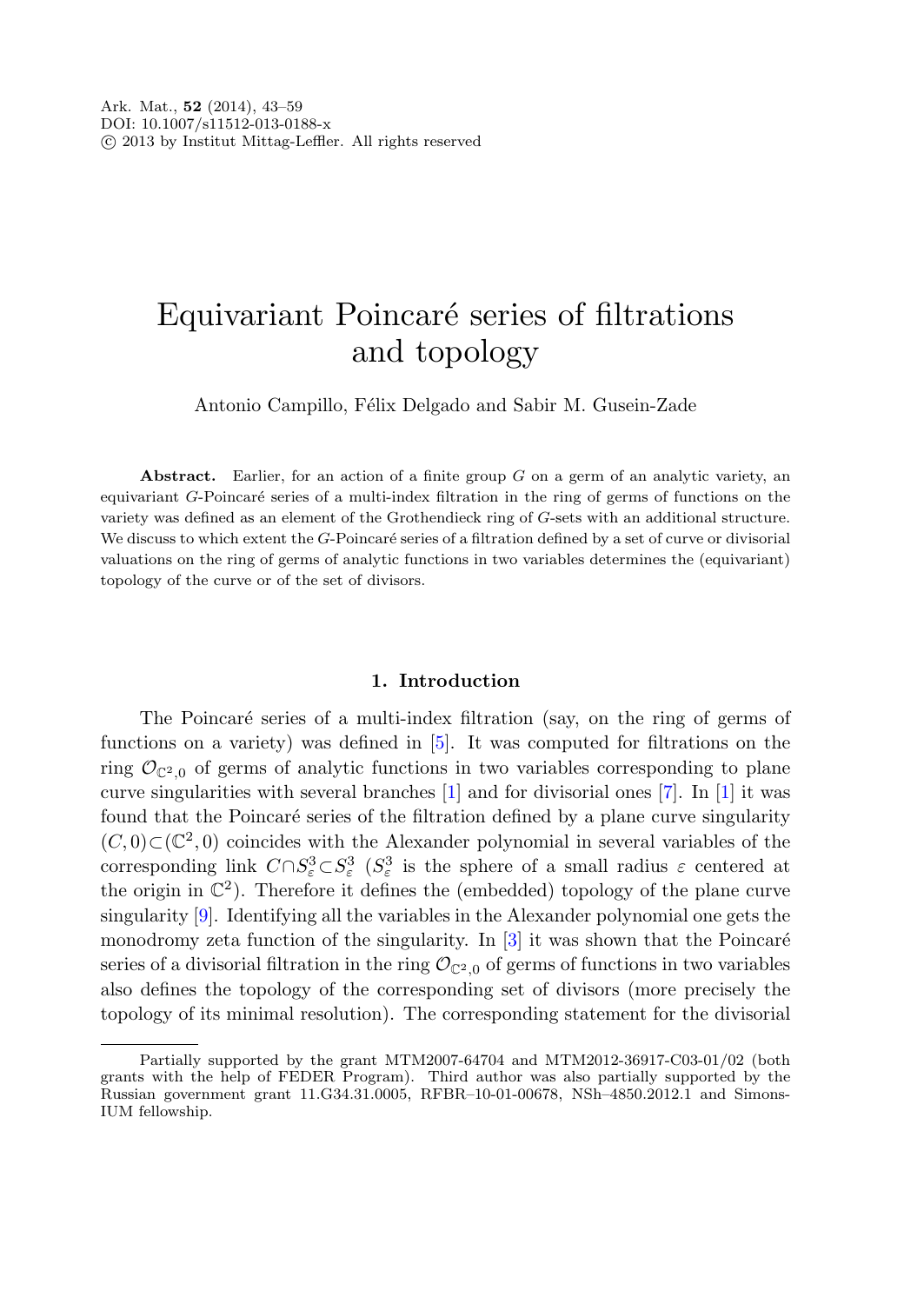filtration defined by all components of the exceptional divisor of a resolution of a normal surface singularity was obtained in [[6\]](#page-15-5).

The intention to generalize connections between Poincaré series of filtrations and monodromy zeta functions to an equivariant context led to the desire to define equivariant analogues of Poincaré series and of monodromy zeta functions. In particular, in  $[4]$  $[4]$  there was defined an equivariant analogue of the Poincaré series of a multi-index filtration on the ring of functions on a complex-analytic space singularity with an action of a finite group  $G$ . This  $G$ -Poincaré series is an element of the Grothendieck ring  $K_0((G, r)$ -sets) of G-sets with an additional structure. (For the trivial group G this ring coincides with the ring  $\mathbb{Z}[[t_1, ..., t_r]]$  of power series in several variables.) It was computed for the filtrations defined by plane curve singularities and for divisorial filtrations in the plane (see Section [3](#page-8-0) below). Here we discuss to which extent the  $G$ -Poincaré series of these filtrations determine the (equivariant) topology of the curve or of the set of divisors. We show that the G-Poincaré series of a collection of divisorial valuations determines the topology of the set of divisors. This is not, in general, the case for curve valuations. We describe some conditions on curves under which the corresponding statement holds. It remains unclear whether the (equivariant) topology of a collection of curves always determines the G-Poincaré series of the collection.

## **2.** *G***-equivariant resolutions**

It is well known that two plane curve singularities are topologically equivalent if and only if they have combinatorially equivalent (embedded) resolutions: see e.g.  $[8]$  $[8]$ . The formula for the Poincaré series of a plane curve singularity in terms of a resolution from  $[1]$  $[1]$  implies, in particular, that the Poincaré series of a plane curve singularity is a topological invariant. The notion of topological equivalence of two sets of divisors in [\[3](#page-15-4)] was in fact formulated in terms of topologically equivalent resolutions.

Remark 2.1. A divisorial valuation can be defined by a (generic) pair of curvettes corresponding to the divisor (see below). In this way a set of divisors can be defined by a curve (the union of the corresponding pairs of curvettes) and two sets of divisors are topologically equivalent if and only if the corresponding curves are topologically equivalent.

Here we discuss the concept of topologically equivalent resolutions in an equivariant setting.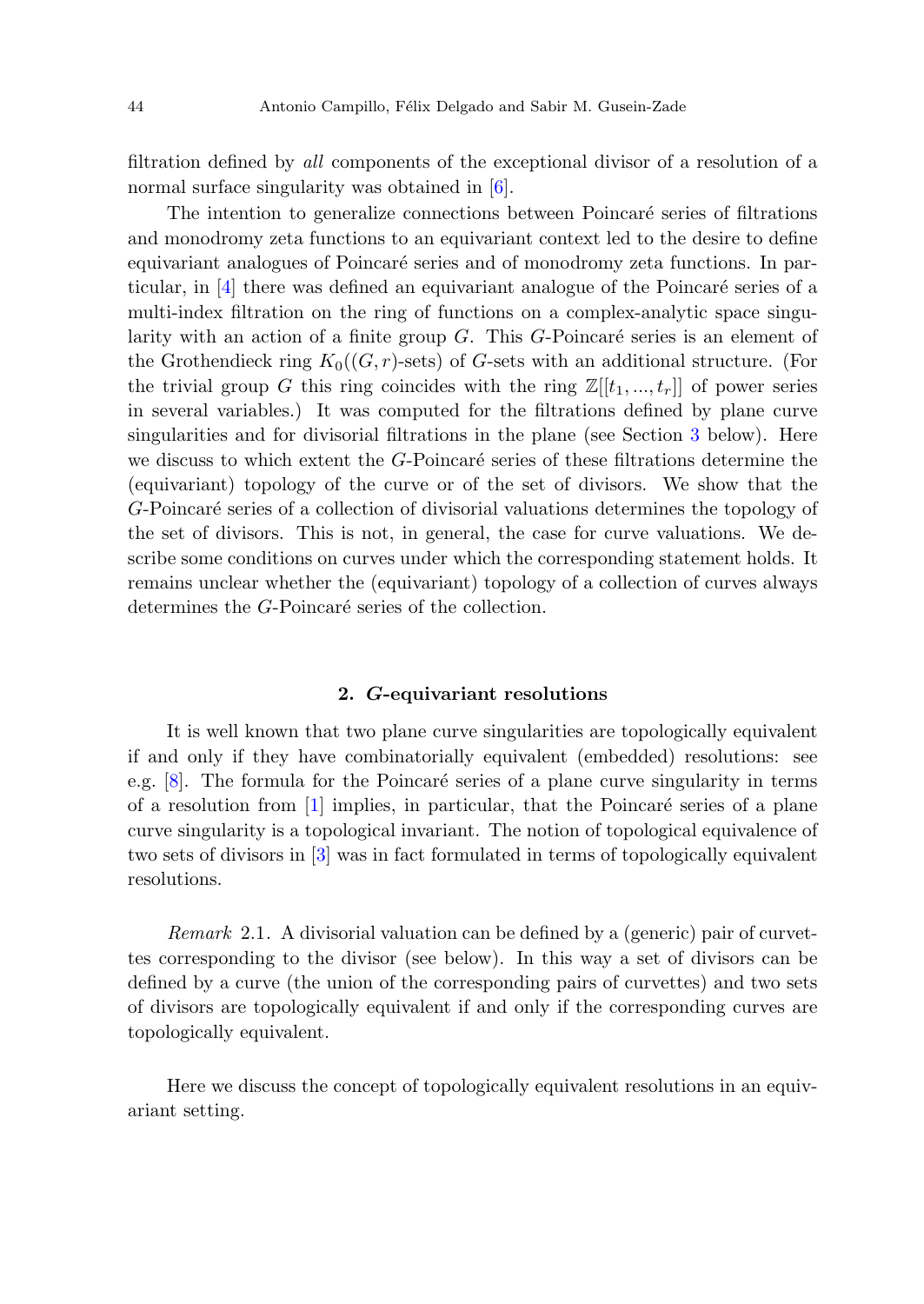Let  $(C_i, 0) \subset (\mathbb{C}^2, 0), i=1, ..., r$ , be (different) irreducible plane curve singularities, i.e. branches.

Remark 2.2. Here we do not assume, in general, that the curve  $\bigcup_{i=1}^{r} C_i$  is Ginvariant (i.e. that the set  $\{C_i\}_{i=1}^r$  contains all G-shifts of its elements) or that all the branches  $C_i$  belong to different orbits of the G-action. Restrictions of this sort could be required for particular statements.

Definition 2.3. A G-equivariant resolution (or simply a  $G$ -resolution) of the set  $\{C_i\}_{i=1}^r$  (or of the curve  $\bigcup_{i=1}^r C_i$ ) is a proper complex-analytic map  $\pi: (\mathcal{X}, \mathcal{D}) \rightarrow$  $(\mathbb{C}^2,0)$  from a smooth surface X with an action of the group G such that

(1)  $\pi$  is an isomorphism outside of the origin in  $\mathbb{C}^2$ ;

<span id="page-2-0"></span>(2)  $\pi$  commutes with the G-actions on X and on  $\mathbb{C}^2$ ;

(3) the total transform  $\pi^{-1}(\bigcup_{i=1}^r C_i)$  of the curve  $\bigcup_{i=1}^r C_i$  is a normal crossing divisor on  $\mathcal{X}$ ;

(4) for each branch  $C_i$  its strict transform  $\tilde{C}_i$  is a germ of a smooth curve transversal to the exceptional divisor  $\mathcal{D}=\pi^{-1}(0)$  at a smooth point x of it and is invariant with respect to the isotropy subgroup  $G_x = \{g \in G : gx = x\}$  of the point x.

*Remark* 2.4. (a) The resolution  $\pi$  can be obtained by a sequence of blow-ups of points (preimages of the origin). The exceptional divisor  $\mathcal D$  is the union of its irreducible components  $E_{\sigma}$ ,  $\sigma \in \Gamma$ . The set  $\Gamma$  inherits the partial order defined by a representation of  $\pi$  as a sequence of blow-ups: a component  $E_{\sigma'}$  is greater than another component  $E_{\sigma}$ ,  $\sigma' > \sigma$ , if the exceptional divisor of any modification which contains  $E_{\sigma'}$  also contains  $E_{\sigma}$ . The condition (2) means that this sequence of blowups should be G-equivariant, i.e., if a point x is blown-up, the point  $qx$  should be blown-up for each  $g \in G$  as well. In particular, the set Γ of the components of the exceptional divisor is a G-set.

(b) The condition (4) is equivalent to saying that  $\pi$  is a resolution of the curve  $C=\bigcup_{i,g} gC_i$  where g runs through all the elements of G and  $i=1,\dots,r$ . In particular,  $\pi^{-1}(C)$  is a normal crossing divisor on X. A smooth irreducible curve  $(C_1, 0) \subset (\mathbb{C}^2, 0)$  has a trivial G-resolution  $(\mathbb{C}^2, 0) = (\mathbb{C}^2, 0)$  if and only if it is Ginvariant.

The group G acts both on the space  $\mathcal X$  of the resolution and on the exceptional divisor D. For  $\sigma \in \Gamma$ , let  $G_{\sigma}$  be the isotropy subgroup of the component  $E_{\sigma}$ ,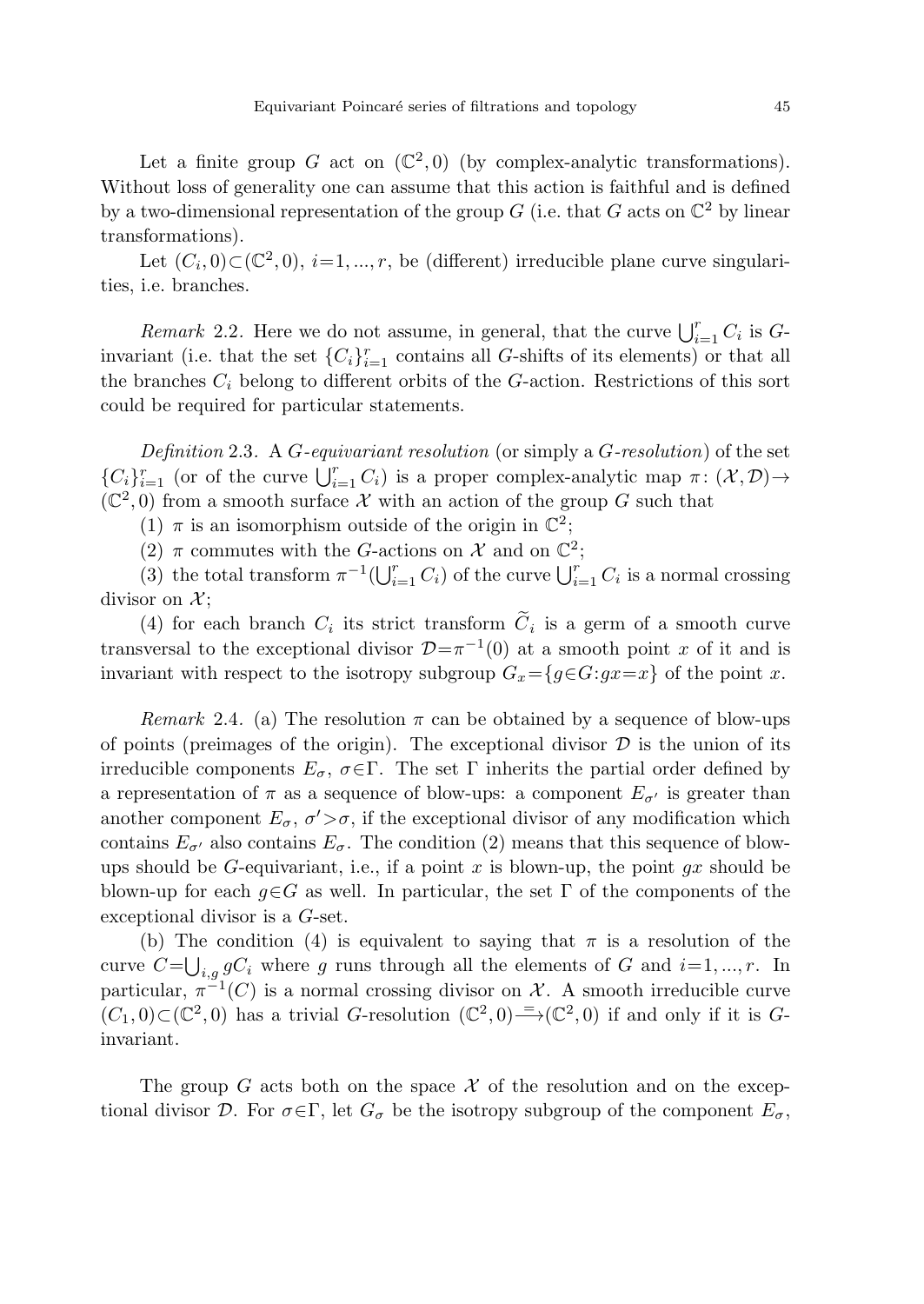i.e.  $\{q \in G: qE_{\sigma}=E_{\sigma}\}\$ . Note that the isotropy subgroups  $G_{\sigma}$  are Abelian for all  $\sigma$ except possibly the first (minimal) one. (In the latter case  $G_{\sigma}$  coincides with the group G itself.) The group  $G_{\sigma}$  acts on the component  $E_{\sigma}$ . Let  $G_{\sigma}^* \subset G_{\sigma}$  be the isotropy subgroup  $G_x = \{g \in G : gx = x\}$  of a generic point  $x \in E_\sigma$ . (The group  $G^*_\sigma$  is always Abelian.) A point  $x \in E_{\sigma}$  will be called *special* if its isotropy subgroup  $G_x$  is different from  $G^*_{\sigma}$ . (In this case  $G_x \supset G^*_{\sigma}$  and  $G_x \neq G^*_{\sigma}$ .) One has a one-dimensional representation  $\beta_{x\sigma}$  of the isotropy subgroup  $G_x$  of a point  $x \in E_{\sigma}$  in the normal space to  $E_{\sigma}$  in X at the point x.

Let  $E_{\sigma}$  be a component of the exceptional divisor  $\mathcal{D}$ , let  $x \in E_{\sigma}$  be a smooth point of  $D$ , i.e. a point which is not a point of intersection with other components of D, and let  $\tilde{L}$  be a germ of a smooth curve on  $\mathcal X$  at the point x invariant with respect to the isotropy group  $G_x$  of the point x. The curve  $L=\pi(\tilde{L})$  is called a curvette corresponding to the component  $E_{\sigma}$  (and/or to the point x).

A G-resolution of a curve  $(\bigcup_{i=1}^r C_i, 0) \subset (\mathbb{C}^2, 0)$  can be described by its dual resolution graph in the following way: The vertices of this graph correspond to the components  $E_{\sigma}$  of the exceptional divisor  $\mathcal{D}$  (i.e. to the elements of the partially ordered G-set Γ) and to the strict transforms of the curves  $C_i$  and of their G-shifts  $gC_i$ ,  $g\in G$ . These vertices will be depicted by dots and arrows respectively. There is a natural G-action on the set of vertices of the graph (preserving dots and arrows). Two vertices are connected by an edge if and only if the corresponding components of the total transform  $\pi^{-1}(C)$  of the curve  $C=\bigcup_{i,g} gC_i$  intersect.

Remark 2.5. Observe that the described information (namely the G-action on the set of vertices of the graph) determines the isotropy subgroups  $G_{\sigma}$  of the components and the isotropy subgroups of all the intersection points of the components of the total transform  $\pi^{-1}(C)$  of the curve C (all the latter subgroups are Abelian).

The same definition and description apply to a set of divisorial valuations with the only difference that in this case the corresponding divisors should be indicated and there are no strict transforms of branches. Also Remark [2.4](#page-2-0)(a) is valid.

In what follows we shall use the following description of the behavior of representations under blow-ups. Assume that one has the complex plane  $\mathbb{C}^2$  with a representation of a finite Abelian group  $H$ . This representation is the sum of two irreducible ones, say  $\gamma_1$  and  $\gamma_2$ . Let  $p: (Y, E) \to (\mathbb{C}^2, 0)$  be the blow-up of the origin  $(E \simeq \mathbb{CP}^1)$ . The group H acts on Y as well.

If the representations  $\gamma_1$  and  $\gamma_2$  are different then the H-action on E has two special points invariant with respect to  $H$ . At one of them the representation of  $H$ in the normal space to E is  $\gamma_1$  and in the tangent space to E is  $\gamma_2 \gamma_1^{-1}$ . At the other one they are  $\gamma_2$  and  $\gamma_1 \gamma_2^{-1}$  respectively. The isotropy subgroup  $H_x$  of a non-special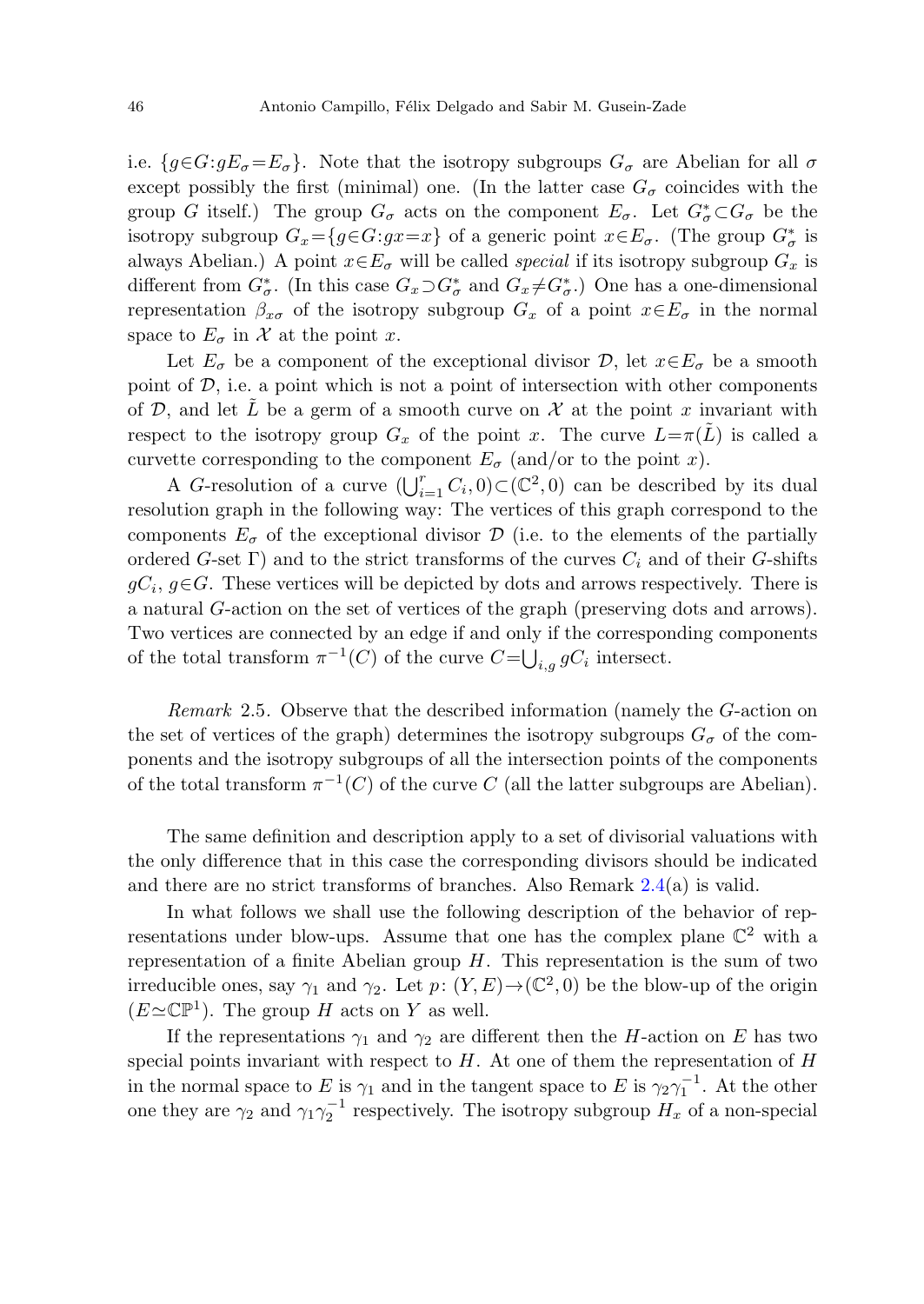point x of E is  $H_x = \{h \in H : \gamma_1(h) = \gamma_2(h)\}\.$  The representation of  $H_x$  in the normal space to E is  $\gamma_1|_{H_x} = \gamma_2|_{H_x}$ . (The representation of  $H_x$  in the tangent space to E is trivial.)

If the representations  $\gamma_1$  and  $\gamma_2$  coincide, there are no special points on E, the action of H on E is trivial and the representation of  $H_x=H$  in the normal space to E is  $\gamma_1 = \gamma_2$ .

Thus the representation of H on  $\mathbb{C}^2$  determines the representations in the tangent and in the normal spaces to E at all points.

Let  $\{C_i\}_{i=1}^r$  and  $\{C_i'\}_{i=1}^r$  be two collections of branches in the complex plane  $(\mathbb{C}^2,0)$  with an action of a finite group G. We say that these collections are G-topologically equivalent if there exists a G-invariant germ of a homeomorphism  $\psi: (\mathbb{C}^2, 0) \to (\mathbb{C}^2, 0)$  such that  $\psi(C_i) = C'_i$  for  $i = 1, ..., r$ . A version of this definition can be applied to collections of divisorial valuations as well. A divisorial valuation v on  $\mathcal{O}_{\mathbb{C}^2,0}$  can be described by a generic pair of curvettes corresponding to the divisor. (Genericity means that the strict transforms of the curvettes intersect the divisor at different points.) Two collections of divisorial valuations  ${v_i}_{i=1}^r$  and  $\{v_i'\}_{i=1}^r$  are said to be G-topologically equivalent if the corresponding collections of curvettes  $\{L_{ij}\}_{i=1,j=1,2}^r$  and  $\{L'_{ij}\}_{i=1,j=1,2}^r$  are G-topologically equivalent.

<span id="page-4-0"></span>It is clear that the G-resolution graph of a collection of curve or divisorial valuations does not determine the G-equivariant topology of the collection. Moreover the G-resolution graphs of collections can be the same for different actions of the group G on  $\mathbb{C}^2$  (e.g. if G is Abelian and all blow-ups are performed at points with the isotropy subgroups  $G_x = G$ . Even if the representation of G is fixed, the G-resolution graph of a collection of curve or divisorial valuations does not determine the G-topology of the collection.

Example 2.6. Let  $\mathbb{C}^2$  be the complex plane with the action of the cyclic group  $G=\mathbb{Z}_{15}$  defined by  $\sigma*(x,y)=(\sigma^3x,\sigma^5y)$ , where  $\sigma=\exp(2\pi i/15)$  is the generator of the group  $\mathbb{Z}_{15}$  (and i here, but not elsewhere, denotes the imaginary unit). Let  $C_i$ ,  $i=1, 2, 3$ , be the curves (given by their parameterizations)  $(t, 0)$ ,  $(0, t)$  and  $(t, t<sup>2</sup>)$ , respectively and let  $C_i$ ,  $i=1, 2, 3$ , be the curves  $(0, t)$ ,  $(t, 0)$  and  $(t^2, t)$ . An important property of these curves is that no element of G different from 1 sends the curve  $C_3$  (or the curve  $C'_3$ ) to itself and that, in the minimal G-resolution, the strict transform of the curve  $C_3$  (or of the curve  $C'_3$ ) intersects a component  $E_{\sigma}$  of the exceptional divisor with  $G_{\sigma} = G$  and  $G_{\sigma}^* = (e)$ . (Thus the strict transforms of all the G-shifts of the curve intersect one and the same component of the exceptional divisor at different points.)

The minimal G-resolution graph is shown on Figure [1](#page-5-0) (it is one and the same for both cases). The partial order on  $\Gamma$  is defined by the numbering of the elements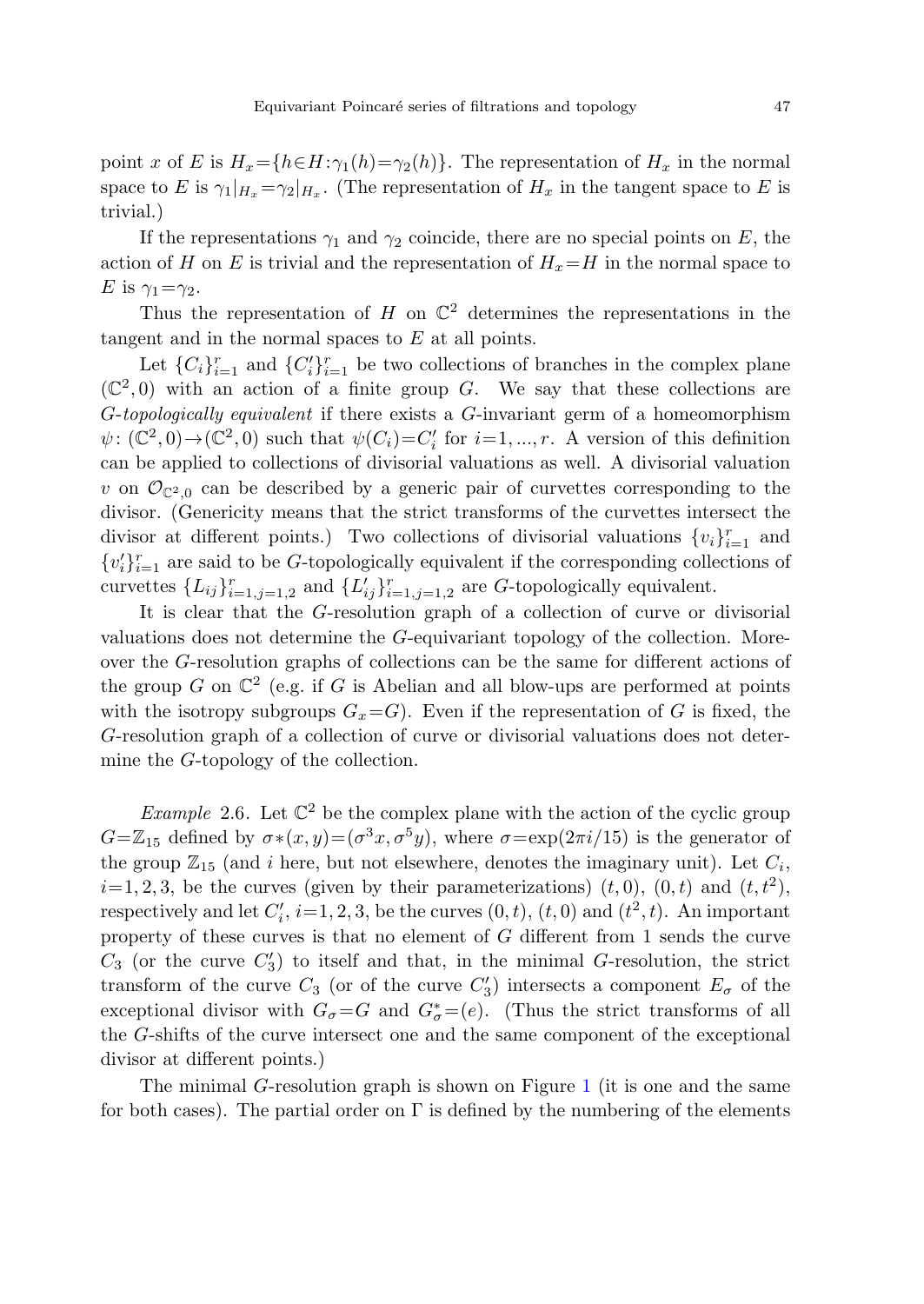

Figure 1. Example [2.6](#page-4-0).

<span id="page-5-0"></span>of Γ (vertices). The action of G on the set  $E_{\sigma}$  of components of the exceptional divisor is trivial; the curves with the numbers 1 and 2 are G-invariant and all the G-shifts of the third curve are different.

<span id="page-5-2"></span>A local G-equivariant homeomorphism  $(\mathbb{C}^2,0) \to (\mathbb{C}^2,0)$  which sends the curve  $C_i$  to the curve  $C'_i$  does not exist since the isotropy groups of the curves  $C_1 \setminus \{0\}$ and  $C_1' \setminus \{0\} = C_2 \setminus \{0\}$  are different. Moreover there is no homeomorphism  $(\mathbb{C}^2, 0) \rightarrow$  $(\mathbb{C}^2,0)$  which sends  $C_3$  to  $C'_3$ ,  $C_1$  to  $C'_2$  and  $C_2$  to  $C'_1$ , because a homeomorphism has to preserve the intersection multiplicities of branches.

*Example 2.7.* The fact that the action of the group  $G = \mathbb{Z}_{15}$  on  $\mathbb{C}^2 \setminus \{0\}$  has different isotropy subgroups of different points is not really essential. Let  $G=\mathbb{Z}_7$ with the action  $\sigma*(x, y) = (\sigma x, \sigma^3 y)$ , where  $\sigma = \exp(2\pi i/7)$  (and i here, but not elsewhere, denotes the imaginary unit). Let  $C_i$  and  $C'_i$ ,  $i=1, 2, 3$ , be defined as in Example [2.6.](#page-4-0) The same arguments (based on the intersection multiplicities) imply that a local homeomorphism  $(\mathbb{C}^2, 0) \to (\mathbb{C}^2, 0)$  which sends  $C_3$  to  $C'_3$  should send  $C_1$ to  $C_1' = C_2$ . However there is no G-equivariant local homeomorphism from  $(\mathbb{C}, 0)$ with the G-action  $\sigma * z = \sigma z$  to  $(\mathbb{C}, 0)$  with the G-action  $\sigma * z = \sigma^3 z$ .

<span id="page-5-1"></span>The argument in Example [2.6](#page-4-0) can be easily adapted to the case of divisorial valuations.

*Example* 2.8. Let G be the group  $\mathbb{Z}_{15}$  with the same action on  $(\mathbb{C}^2,0)$  as in Ex-ample [2.6.](#page-4-0) The divisorial valuation  $v$  (resp.  $v'$ ) is defined by the following two curvettes:  $C_1 := \{(t, t^2)\}\$ and  $C_2 := \{(t, -t^2)\}\$  (resp.  $C'_1 := \{(t^2, t)\}\$ and  $C'_2 := \{(-t^2, t)\}\$ . The minimal resolution graph for both cases is shown in Figure [2](#page-6-0). The component of the exceptional divisor corresponding to the valuation is distinguished (marked by the circle). The G-action on it is trivial.

A local G-equivariant homeomorphism  $(\mathbb{C}^2,0) \to (\mathbb{C}^2,0)$  should preserve the xand y-axes (because of the isotropy subgroups). However such a homeomorphism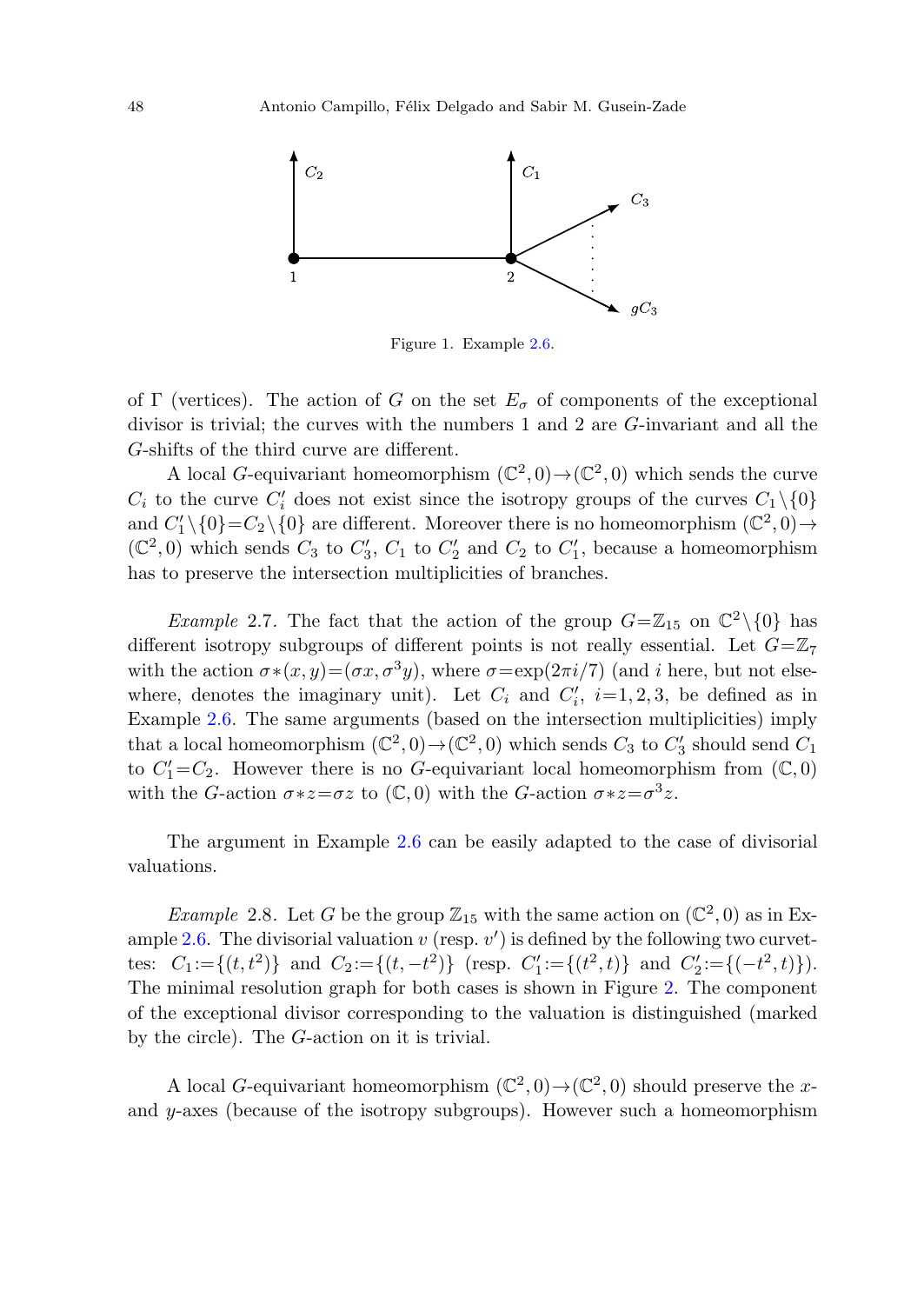

Figure 2. Example [2.8](#page-5-1).

<span id="page-6-0"></span>cannot send a curvette corresponding to  $v$  to a curvette corresponding to  $v'$  since it should preserve the intersection multiplicities of branches (in other words, since  $v(x) \neq v'(x)$ .

<span id="page-6-1"></span>For an Abelian group  $G$ , special points on the first component  $E_1$  of the exceptional divisor (obtained by blowing up the origin in  $\mathbb{C}^2$ ) exist if and only if the representation of G is the sum of two different one-dimensional representations of  $G$  and they correspond to these representations. If the group  $G$  is not Abelian, special points on  $E_1$  correspond to Abelian subgroups of G and their one-dimensional representations.

**Theorem 2***.***9.** Assume that the initial action (representation) of the group  $G$  on  $\mathbb{C}^2$  is fixed. Then a G-resolution graph of a collection of curve or divisorial valuations with the correspondence between the "tails" of the graph (i.e. the connected components of the graph without the first vertex 1) and the special points on  $E_1$  determines the G-topology of the collection of the curves or of the divisorial valuations.

Proof. The case of divisorial valuations is formulated in terms of curves (via pairs of corresponding curvettes) and thus follows from the curve case. We shall show that if G-resolutions of the collections of curves  $\{C_i\}_{i=1}^r$  and  $\{C_i'\}_{i=1}^r$  are described by the same data (i.e. they lie in the same  $\mathbb{C}^2$  with a G-representation, have the same G-resolution graphs and the same correspondences between the tails of the graphs and the special points on  $E_1$ ), then there exists a G-equivariant homeomorphism (in fact a  $C^{\infty}$ -diffeomorphism)  $\psi: (\mathcal{X}, \mathcal{D}) \to (\mathcal{X}', \mathcal{D}')$  of a neighborhood of the exceptional divisor  $D$  in  $\mathcal X$  to a neighborhood of  $D'$  in  $\mathcal X'$  sending the strict transforms  $C_i$  of the curves  $C_i$  to the strict transforms  $C'_i$  of the curves  $C'_i$ . Blowing down this diffeomorphism one obtains the required homeomorphism  $(\mathbb{C}^2, 0) \rightarrow (\mathbb{C}^2, 0)$ .

Such a diffeomorphism can be constructed inductively following the processes of the G-resolutions. We shall show that after each blow-up (or rather after a set of blow-ups at the points from one  $G$ -orbit) one can construct a  $G$ -equivariant diffeomorphism of a neighborhood of the new exceptional divisor(s) in the first resolution to a neighborhood of the one(s) in the second resolution which sends intersection points of the strict transforms of the branches  $C_i$  with the exceptional divisor to the corresponding points for the branches  $C_i'$ . Moreover we shall show that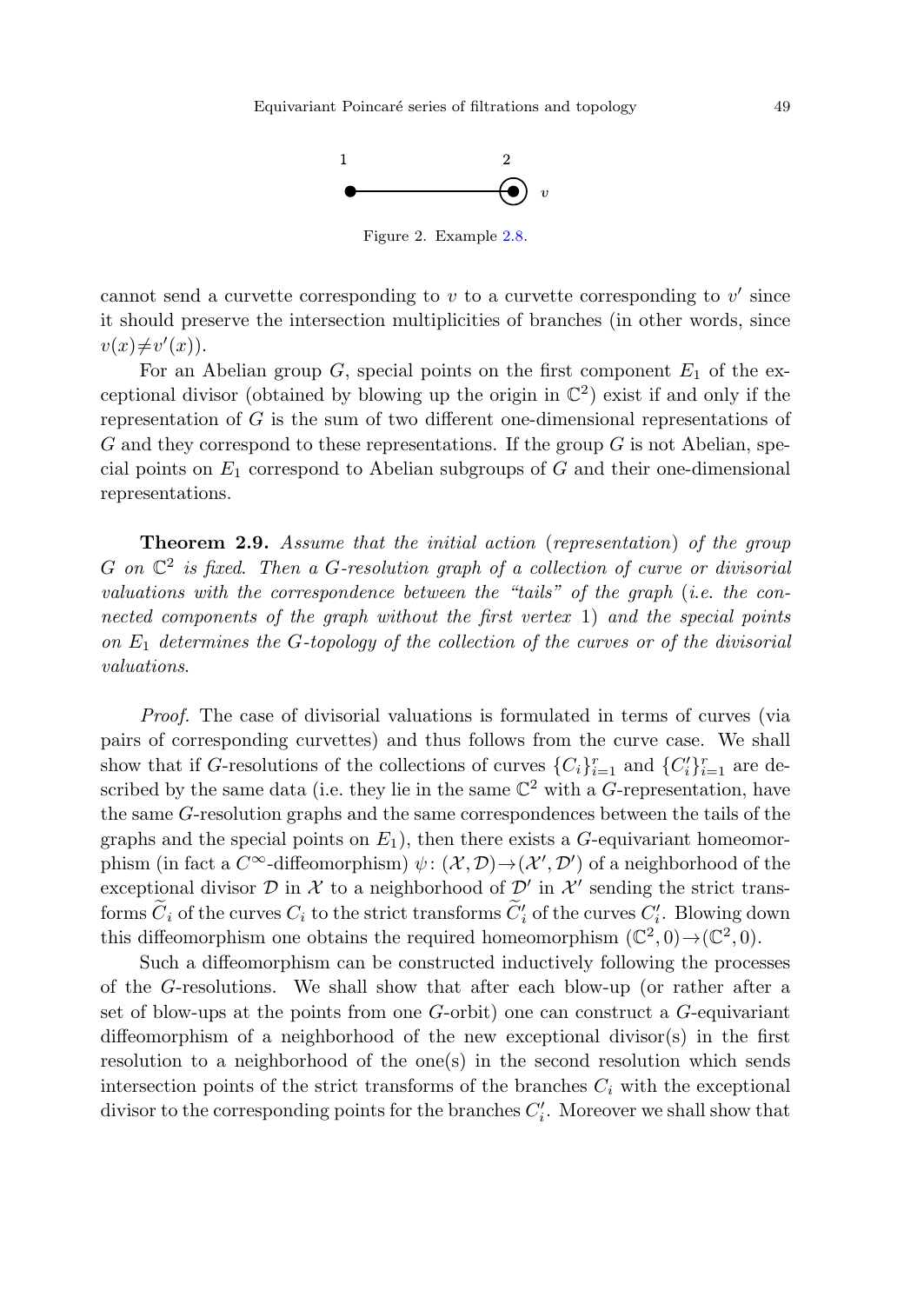this can be done in such a way that the diffeomorphism remains complex-analytic in neighborhoods of all these intersection points.

After the first blow-up one has an identification (an analytic one) of the first exceptional divisors and of their neighborhoods in both resolutions. This identification preserves special points. There may exist intersection points of the strict transforms of the branches  $C_i$  with the exceptional divisor which are not special ones and the corresponding points for the branches  $C_i'$ . The diffeomorphism has to send the former points to the latter ones. This can be done by a (smooth) isotopy of the initial diffeomorphism (the identification in this case), say, with the help of a G-invariant vector field which brings the images of the points to the required ones. Moreover this can be done so that the diffeomorphism remains complex-analytic in neighborhoods of these points.

The description of the behavior of a representation under the blow-up shows that, for each point  $x$  in the exceptional divisor of the first resolution, its isotropy subgroup  $G_x$  and its representations in the tangent and in the normal spaces to the exceptional divisor coincide with those for the corresponding image  $x' = \psi(x)$ .

The same construction takes place at each step of the resolution process. Assume that a point  $x$  of the exceptional divisor of the first resolution has to be blown-up (and thus its image  $x'$  under the constructed diffeomorphism as well).

One has two somewhat different situations. The point  $x$  (and thus the point  $x'$ ) is either the intersection point of two components of the exceptional divisor or a point of only one component. In the first case one has the representations of the group  $G_x = G_{x'}$  in the tangent spaces to the components. In the second case one has representations of this group in the tangent space to the component and in the normal one. If one fixes local coordinates at the point  $x$  in which the representation of  $G_x$  is diagonal, then the diffeomorphism (being complex-analytic by the induction hypothesis) defines local coordinates at the point  $x' = \psi(x)$  identifying (complex-analytically) neighborhoods of  $x$  and of  $x'$ . This gives complex-analytic isomorphisms of the new born components and of their tubular neighborhoods. As above, this isomorphism, in general, does not send intersection points of the new born components of the first resolution with the strict transforms of the curves  $C_i$  to the corresponding points on the component in the second resolution. However this can be corrected by a smooth isotopy which remains complex-analytic in neighborhoods of the points under consideration.

In this way one gets a diffeomorphism of neighborhoods of the exceptional divisors  $D$  and  $D'$  of the resolutions  $\pi$  and  $\pi'$  which sends the intersection points of the strict transforms of the curves  $C_i$  with  $\mathcal D$  (and thus of their shifts  $gC_i$ ) to the corresponding points for the curves  $C_i'$ . Generally speaking the strict transforms of the curves  $C_i$  do not go to the strict transforms of the curves  $C_i'$ . (In fact this may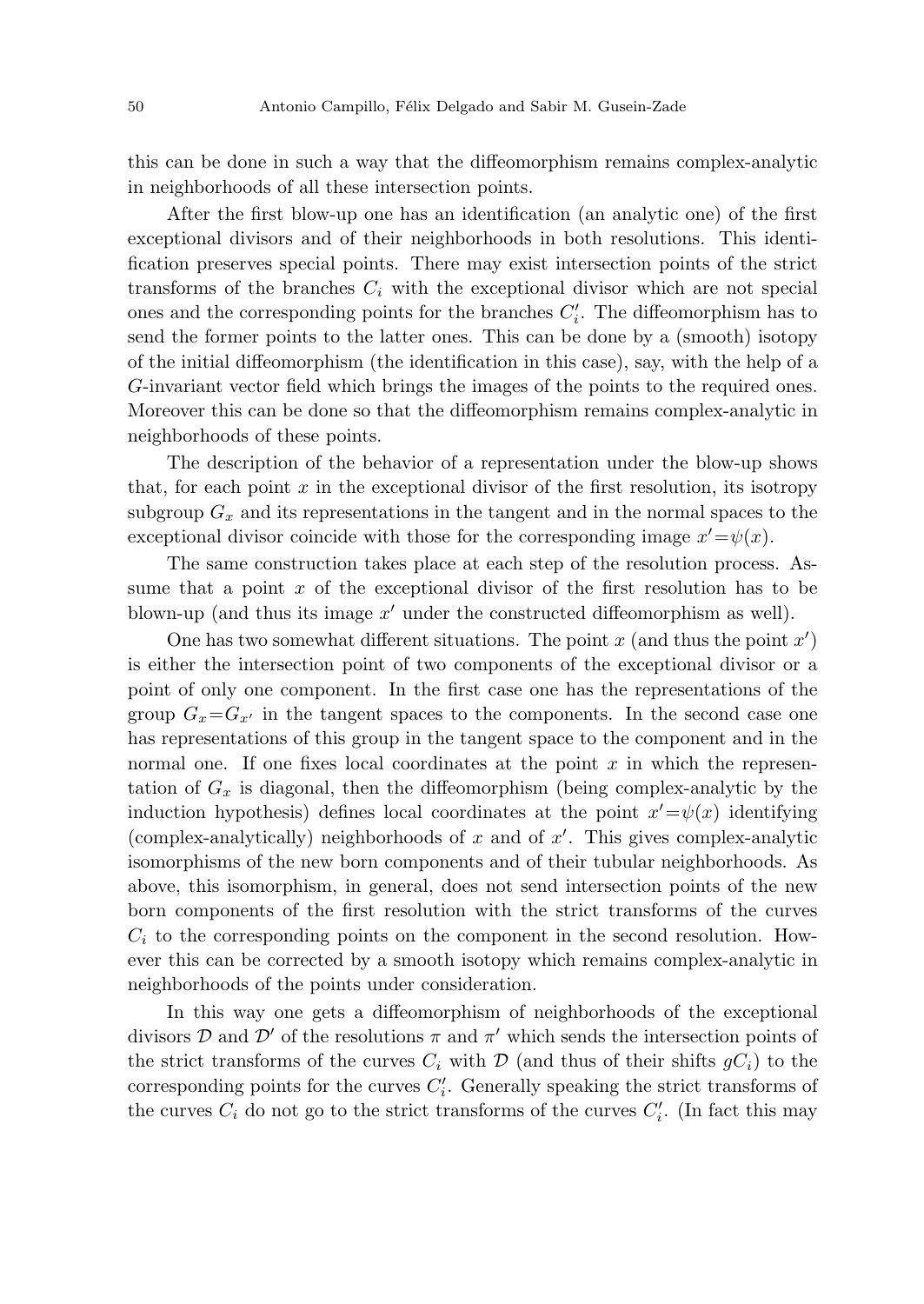<span id="page-8-0"></span>happen only if the isotropy group of the corresponding point on  $\mathcal D$  is trivial.) This can be corrected by a local diffeomorphism in a neighborhood of the intersection point which should be duplicated at all the points of the G-orbit.  $\Box$ 

#### **3.** *G***-equivariant Poincar´e series**

In  $[4]$  $[4]$  the G-equivariant Poincaré series of a multi-index filtration defined by a set of valuations or order functions was defined as an element of the Grothendieck ring of G-sets with an additional structure.

<span id="page-8-1"></span>Let  $(V, 0)$  be a germ of a complex-analytic variety with an action of a finite group G. The group G acts on the ring  $\mathcal{O}_{V,0}$  of germs of functions on  $(V, 0)$ , i.e.  $g * f(x) = f(g^{-1}x)$  for  $f \in \mathcal{O}_{V,0}$ ,  $g \in G$  and  $x \in V$ . A function  $v : \mathcal{O}_{V,0} \to \mathbb{Z}_{\geq 0} \cup \{\infty\}$ is called an *order function* if  $v(\lambda f)=v(f)$  for a non-zero  $\lambda \in \mathbb{C}$  and  $v(f_1+f_2)\geq$  $\min\{v(f_1), v(f_2)\}\$ . (If moreover  $v(f_1f_2)=v(f_1)+v(f_2)$ , the function v is a valuation.) A multi-index filtration of the ring  $\mathcal{O}_{V,0}$  is defined by a collection  $v_1, ..., v_r$  of order functions:

(1) 
$$
J(\underline{v}) = \{f \in \mathcal{O}_{V,0} : \underline{v}(f) \ge \underline{v}\},
$$

where  $\underline{v} = (v_1, ..., v_r) \in \mathbb{Z}_{\geq 0}^r$ ,  $\underline{v}(f) = (v_1(f), ..., v_r(f))$ , and  $(v'_1, ..., v'_r) \geq (v''_1, ..., v''_r)$  if and only if  $v'_i \geq v''_i$  for all  $i=1, ..., r$ . We assume that the filtration  $J(\underline{v})$  is finitely determined, i.e., for any  $\underline{v} \in \mathbb{Z}_{\geq 0}^r$ , there exists an integer k such that  $\mathfrak{m}^k \subset J(\underline{v})$ , where m is the maximal ideal in  $\mathcal{O}_{V,0}$ .

Let  $\mathbb{P}\mathcal{O}_{V,0}$  be the projectivization of the ring  $\mathcal{O}_{V,0}$ . In [\[2](#page-15-8)] there were defined the notions of cylindric subsets of  $PO_{V,0}$ , their Euler characteristics and the integral with respect to the Euler characteristic over  $\mathbb{P} \mathcal{O}_{V,0}$ . In the same way these notions can be defined for the quotient  $\mathbb{P}\mathcal{O}_{V,0}/G$  of  $\mathbb{P}\mathcal{O}_{V,0}$  by the action of G. The (usual) Poincaré series of the multi-index filtration can be defined as

$$
P_{\{v_i\}}(t_1, ..., t_r) = \int_{\mathbb{P}\mathcal{O}_{V,0}} \underline{t}^{\underline{v}(f)} d\chi,
$$

where  $\underline{t}=(t_1,...,t_r)$  and  $\underline{t}^{\underline{v}}=t_1^{v_1}...t_r^{v_r};$   $\underline{t}^{\underline{v}(f)}$  is considered as a function on  $\mathbb{P} \mathcal{O}_{V,0}$  with values in the ring (Abelian group)  $\mathbb{Z}[[t_1, ..., t_r]],$  see [[2\]](#page-15-8).

Definition 3.1. A ("locally finite")  $(G, r)$ -set A is a triple  $(X, w, \alpha)$  where

- $X$  is a  $G$ -set, i.e. a set with a  $G$ -action;
- <u>w</u> is a function on X with values in  $\mathbb{Z}_{\geq 0}^r$ ;

•  $\alpha$  associates to each point  $x \in X$  a one-dimensional representation  $\alpha_x$  of the isotropy group  $G_x = \{a \in G : ax = x\}$  of the point x; satisfying the following conditions: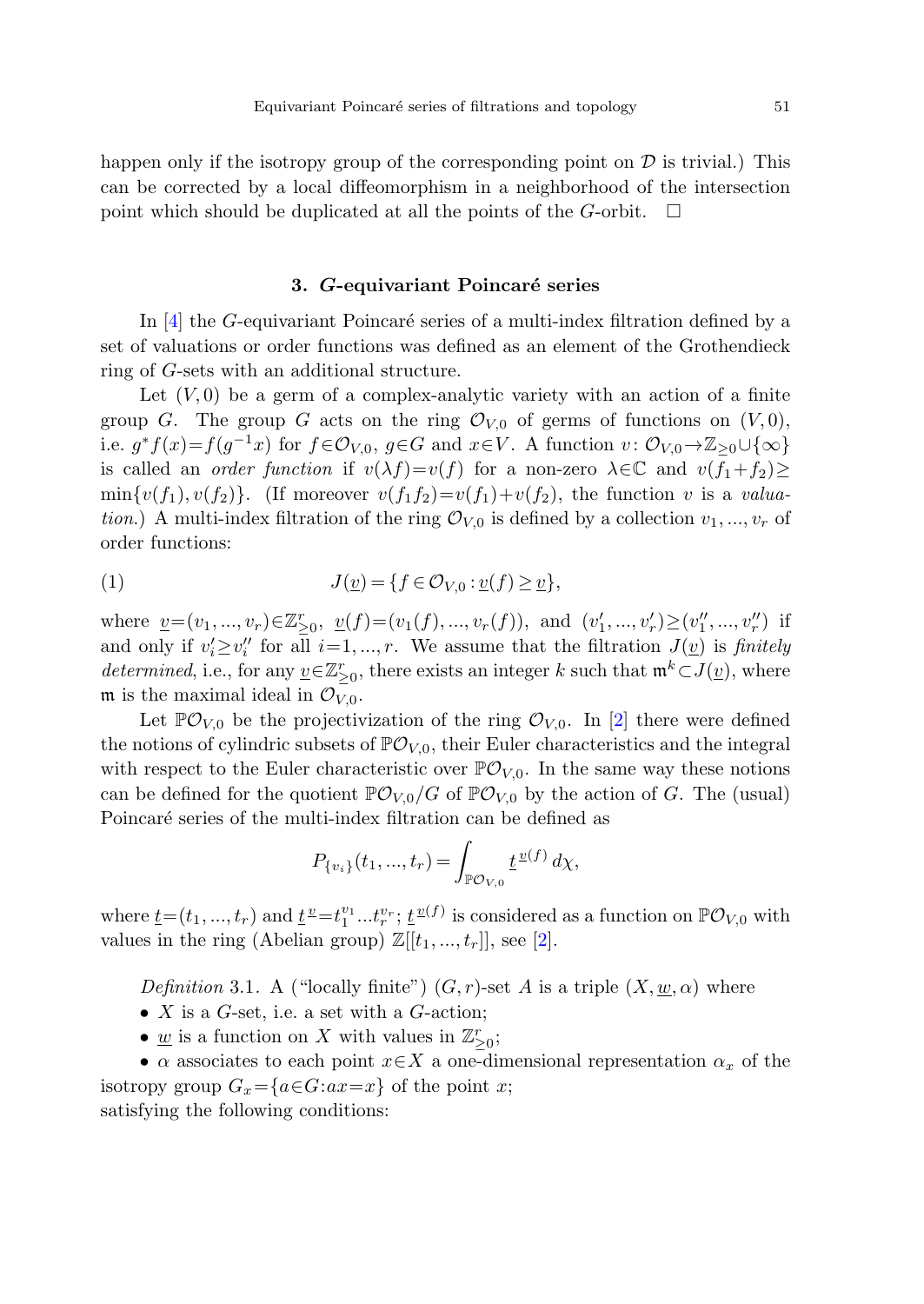- (1)  $\alpha_{ax} = a\alpha_x a^{-1}$  for  $x \in X$  and  $a \in G$ ;
- (2) for any  $\underline{w}\!\in\!\mathbb{Z}^r_{\geq 0}$  the set  $\{x\!\in\!X\!:\!\underline{w}(x)\!\leq\! \underline{w}\}$  is finite.

All (locally finite)  $(G, r)$ -sets form an Abelian semigroup in which the sum is defined as the disjoint union. The Cartesian product, appropriately defined (see [\[4](#page-15-6)]), makes the semigroup of  $(G, r)$ -sets a semiring. Let  $K_0((G, r)$ -sets) be the corresponding Grothendieck ring—the Grothendieck ring of (locally finite)  $(G, r)$ sets.

Let the filtration  $\{J(\underline{v})\}$  be defined by the order functions  $v_1, ..., v_r$  by [\(1](#page-8-1)). For an element  $f \in \mathbb{P}\mathcal{O}_{V,0}$ , let  $G_f$  be the isotropy group of the corresponding point of  $\mathbb{P}\mathcal{O}_{V,0}$ , i.e.  $G_f = \{a \in G : a^*f = \lambda_f(a)f\}$ . The map  $a \mapsto \lambda_f(a)$  defines a one-dimensional representation  $\lambda_f$  of the group  $G_f$ . For an element  $f \in \mathbb{P}\mathcal{O}_{V,0}$ , let  $T_f$  be the element of the Grothendieck ring  $K_0((G, r)$ -sets) represented by the orbit Gf of f (as a G-set) with  $\underline{w}^{T_f}(a^*f) = \underline{v}(a^*f)$  and  $\alpha_{a^*f}^{T_f} = \lambda_{a^*f}$ ,  $a \in G$ .

Let us consider  $T: f \mapsto T_f$  as a function on  $\mathbb{P} \mathcal{O}_{V,0}/G$  with values in the Grothendieck ring  $K_0((G, r)$ -sets). This function is cylindric and integrable (with respect to the Euler characteristic).

Definition 3.2. ([[4\]](#page-15-6)) The equivariant Poincaré series  $P_{\{v_i\}}^G$  of the filtration  ${J(v)}$  is defined by

$$
P_{\{v_i\}}^G = \int_{\mathbb{P}\mathcal{O}_{V,0}/G} T_f \, d\chi \in K_0((G,r)\text{-sets}).
$$

Let all the order functions  $v_i$  defining the filtration  $\{J(v)\}\,$ ,  $i=1, 2, ..., r$ , be either curve or divisorial valuations. (In general it is possible that some of them are curve valuations and some of them are divisorial ones, but we shall not consider this case here.) Let  $\pi: (\mathcal{X}, \mathcal{D}) \to (\mathbb{C}^2, 0)$  be a G-resolution of this set of valuations, see above.

For a collection of divisorial valuations  $\{v_i\}_{i=1}^r$ , let  $\dot{\mathbf{E}}_{\sigma}$  be the "smooth part" of the component  $E_{\sigma}$  in  $\mathcal{D}$ , i.e.  $E_{\sigma}$  itself minus intersection points with all other components of the exceptional divisor  $D$ . For a collection of curve valuations  $\{v_i\}_{i=1}^r$ ponents of the exceptional divisor  $\mathcal{L}$ . For a conection of curve valuations  $\mathcal{U}_{i}$   $\mathcal{U}_{i=1}$ <br>corresponding to branches  $C_i$ , let  $\mathcal{L}_{\sigma}$  be the "smooth part" of the component  $E_{\sigma}$ in the total transform  $\pi^{-1}(C)$ , i.e.  $E_{\sigma}$  itself minus intersection points of all the components of  $\pi^{-1}(C)$ ,  $C=\bigcup$ *i*, *g G*<sub>*i*</sub>. Let  $\dot{\mathcal{D}} = \bigcup_{\sigma} \dot{B}$  $\vec{E}_{\sigma}$  and let  $\hat{\mathcal{D}} = \vec{\mathcal{D}}/G$  be the corresponding quotient space, i.e. the space of orbits of the action of the group  $G$  on  $\mathcal{D}$ . Exponding quotient space, i.e. the space<br>Let  $p: \mathcal{D} \to \widehat{\mathcal{D}}$  be the quotient map.

For  $x \in \mathcal{D}$ , let the corresponding curvette  $L_x$  be given by an equation  $h'_x=0$ ,  $h'_x \in \mathcal{O}_{\mathbb{C}^2,0}$ . Let  $h_x = \sum_{g \in G_x} (h'_x/g^*h'_x)(0)g^*h'_x$ . The germ  $h_x$  is  $G_x$ -equivariant and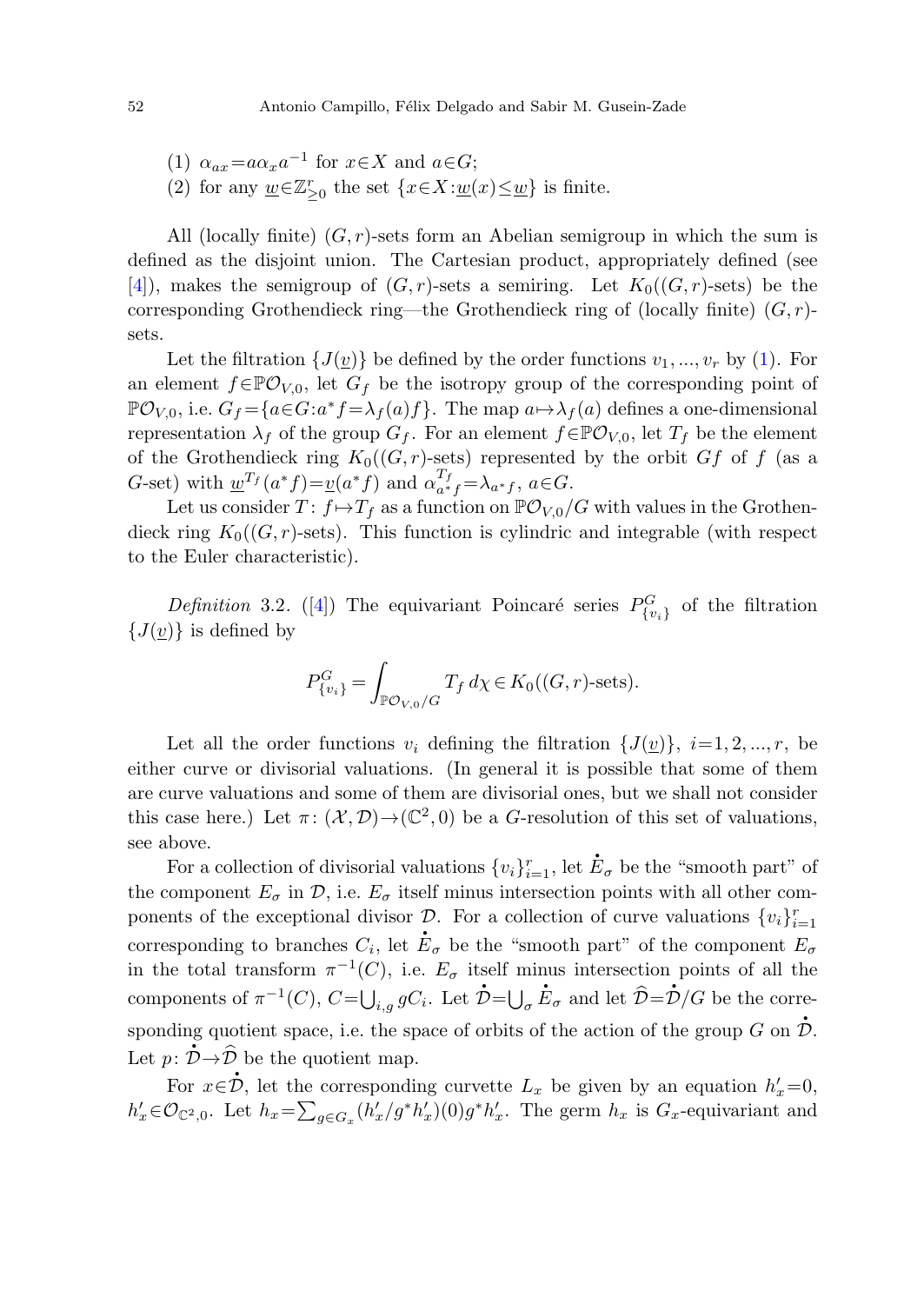${z:h_x(z)=0}$ =L<sub>x</sub>. Moreover, in what follows we assume that the germ  $h_x$  is fixed in this way for one point x of each G-orbit and is defined by  $h_{ax}=gh_{x}g^{-1}$  for other points of the orbit. (This defines  $h_{gx}$  modulo a constant factor.)

Let  $\{\Xi\}$  be a stratification of the space (in fact of a smooth curve)  $\hat{\mathcal{D}}$  ( $\hat{\mathcal{D}} =$  [[ $\Xi$ ) such that

(1) each stratum  $\Xi$  is connected;

(2) for each point  $\hat{x} \in \Xi$  and for each point x from its preimage  $p^{-1}(\hat{x})$ , the conjugacy class of the isotropy subgroup  $G_x$  of the point x is the same, i.e. depends only on the stratum Ξ.

The last condition is equivalent to saying that, over each stratum Ξ, the map  $p: \mathring{\mathcal{D}} \rightarrow \mathcal{\widehat{D}}$  is a covering.

For a component  $E_{\sigma}$  of the exceptional divisor  $\mathcal{D}$ , let  $v_{\sigma}$  be the corresponding divisorial valuation on the ring  $\mathcal{O}_{\mathbb{C}^2,0}$ : for  $f \in \mathcal{O}_{\mathbb{C}^2,0}$ ,  $v_{\sigma}(f)$  is the order of zero of the lifting  $f \circ \pi$  of the function f along the component  $E_{\sigma}$ . Let  $\{\sigma_1, ..., \sigma_r\}$  be a subset of Γ, and let  $v_1, ..., v_r$  be the corresponding divisorial valuations. They define the multi-index filtration ([1\)](#page-8-1).

<span id="page-10-1"></span><span id="page-10-0"></span>For a point  $x \in \mathcal{D}$ , let  $T_x$  be the element of the Grothendieck ring  $K_0((G,r)$ -sets) defined by  $T_x=T_{h_x}$ , where  $h_x$  is a  $G_x$ -equivariant function defining a curvette at the point x. The element  $T_x$  is well-defined, i.e. does not depend on the choice of the function  $h_x$ . One can see that the element  $T_x$  is one and the same for all points from the preimage of a stratum  $\Xi$  and therefore it will be denoted by  $T_{\Xi}$ .

**Theorem 3***.***3.** ([[4\]](#page-15-6))

(2) 
$$
P_{\{v_i\}}^G = \prod_{\{\Xi\}} (1 - T_{\Xi})^{-\chi(\Xi)}.
$$

**Proposition 3.4.** The initial action (representation) of the group  $G$  on  $\mathbb{C}^2$ , the G-resolution graph of a collection of curve or divisorial valuations plus the correspondence between the tails of the graph and the special points on  $E_1$  determine the  $G$ -Poincaré series of the set of valuations.

*Proof.* In order to compute the G-Poincaré series  $P_{\{v_i\}}^G$  using [\(2](#page-10-0)) one has to describe the stratification {Ξ} and to determine, for each stratum Ξ, its Euler characteristic, the corresponding isotropy subgroup  $G_{\Xi}$  (the G-set representing  $T_{\Xi}$ ) is just  $G/G_{\Xi}$ ), the function  $\underline{w}_{\Xi}$  and the one-dimensional representation  $\alpha_x$  of the isotropy subgroup  $G_x$ ,  $x \in p^{-1}(\Xi)$ . Theorem [2.9](#page-6-1) implies that the stratification and the corresponding isotropy subgroups are determined by the described data. The function  $\underline{w}_{\Xi}$ , i.e., the values for the corresponding curvettes, is computed from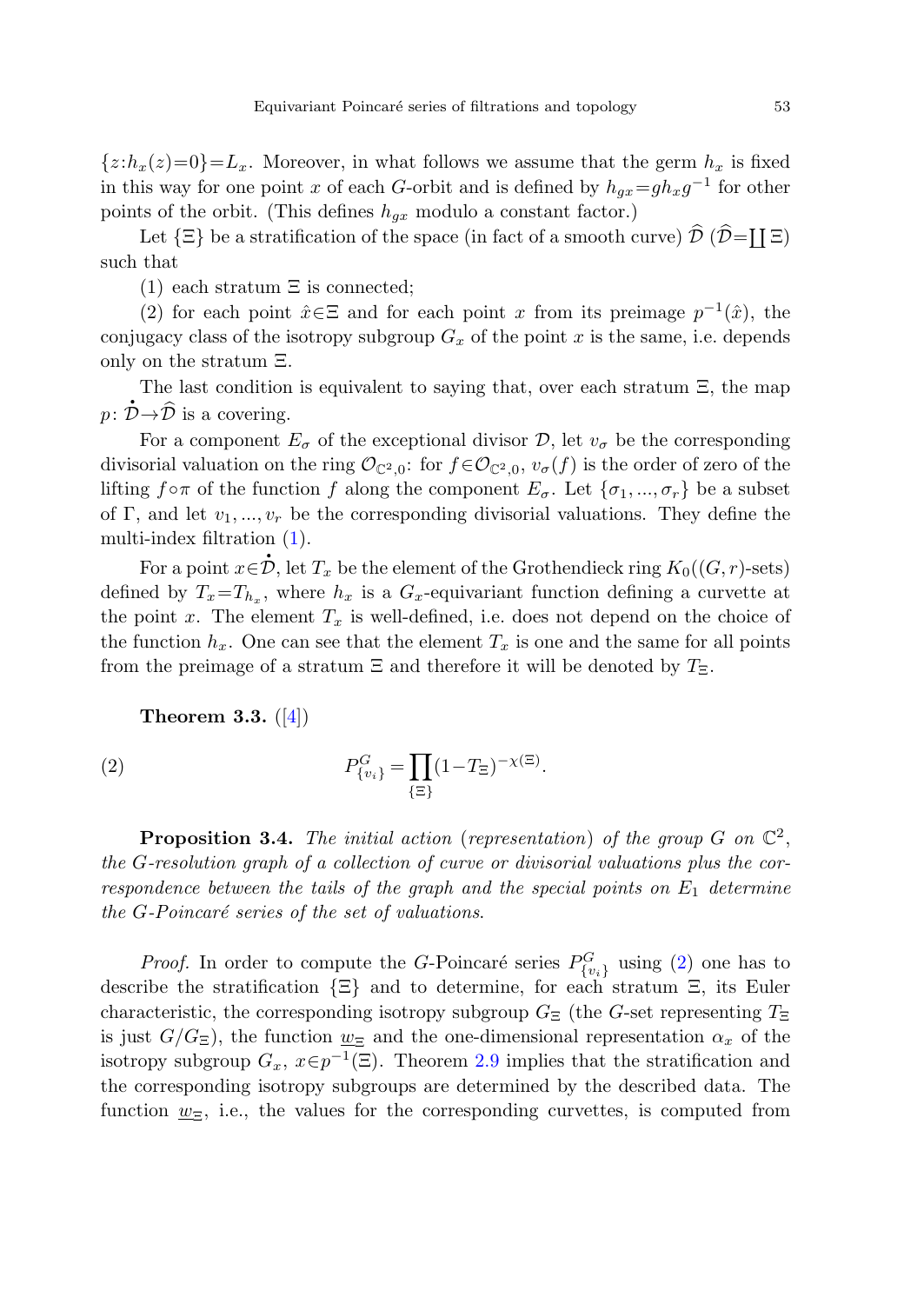the resolution graph in the standard way (it depends only on the corresponding component of the exceptional divisor). Thus the only remaining problem is to determine the representation  $\alpha_x$  for  $x \in \Xi$ . Let u and v be local  $G_x$ -equivariant coordinates in a neighborhood of the point  $x$  such that the corresponding component of the exceptional divisor is given by the equation  $u=0$ . By Theorem [2.9,](#page-6-1) the action of  $G_x$  on the function u (or rather the dual action in the normal space) is determined by the described data. Let  $\omega = dx \wedge dy$  be a G-equivariant 2-form on  $\mathbb{C}^2$ . The representation of G on  $\mathbb{C}^2$  determines the action of G on (the one-dimensional space generated by)  $\omega$ . One has  $(\pi^*\omega)_x=\varphi(u, v)u^{\nu}du\wedge dv$ , where  $\varphi(0,0)\neq0$  and the multiplicity  $\nu$  is determined by the resolution graph (see, e.g., [\[8](#page-15-7), Section 8.3]). From the action of  $G_x$  on  $\omega$  and on u one gets the action on v. If  $h_x=0$  is a G-equivariant equation of the curvette  $\pi({z:u(z)=0})$  at the point x one has  $\pi^*h_x=\psi(u, v)u^mv$ , where  $\psi(0,0)\neq0$  and m can be computed from the resolution graph. Thus the action  $\alpha_x$  of  $G_x$  on  $h_x$  is also determined.  $\Box$ 

In what follows we shall use the following property of the Grothendieck ring  $K_0((G, r)$ -sets). The ring  $K_0((G, r)$ -sets) has the maximal ideal M which is generated by all irreducible  $(G, r)$ -sets different from 1. Let an element P belong to  $1+\mathfrak{M}$ . Then it has a unique representation in the "A'Campo type form":  $P = \prod_{i=1}^{n} (1-T)^{s_T}$ , where T runs over all irreducible elements of  $K_0((G, r)$ -sets) and the  $s_T$  are integers. In general this product contains infinitely many factors. Theorem [3.3](#page-10-1) implies that if P is the G-Poincaré series of a set of curve or divisorial valuations on  $\mathcal{O}_{\mathbb{C}^2,0}$ , then this product is finite.

## <span id="page-11-0"></span>**4.** *G***-Poincar´e series and** *G***-topology of sets of divisors**

Let  $(\mathbb{C}^2,0)$  be endowed by a G-action and let  $\{v_i\}_{i=1}^r$  be a set of divisorial valuations on  $\mathcal{O}_{\mathbb{C}^2,0}$ .

**Theorem 4.1.** The G-equivariant Poincaré series  $P^G_{\{v_i\}}$  of the set of divisorial valuations  $\{v_i\}_{i=1}^r$  determines the G-equivariant topology of this set.

*Proof.* Let  $v_{iq}(\varphi) := v_i((g^{-1})^*\varphi)$  be the valuation defined by the shift  $gE_i$  of the component  $E_i$ . Let  $\{v_{ig}\}_{i=1,g\in G}^r$  be the corresponding set of valuations on the ring  $\mathcal{O}_{\mathbb{C}^2,0}$  numbered by the set  $\{1, ..., r\} \times G$ . One can easily see that the G-Poincaré series  $P_{\{v_i\}}^G$  of the set of valuations  $\{v_i\}_{i=1}^r$  determines the G-Poincaré series  $P_{\{v_{ig}\}}^G$  of the set  $\{v_{ig}\}_{i=1,g\in G}^r$ . Indeed,  $P_{\{v_{ig}\}}^G$  is represented by the same G-set X as  $P_{\{v_i\}}^G$  with the same function  $\alpha$  and with  $\underline{w}: X \to \mathbb{Z}_{\geq 0}^{r|G|}$  defined by  $w_{ig}(x)=w_i((g^{-1})^*x), x\in X$ . As was explained in [[4,](#page-15-6) Statement 2], the G-Poincaré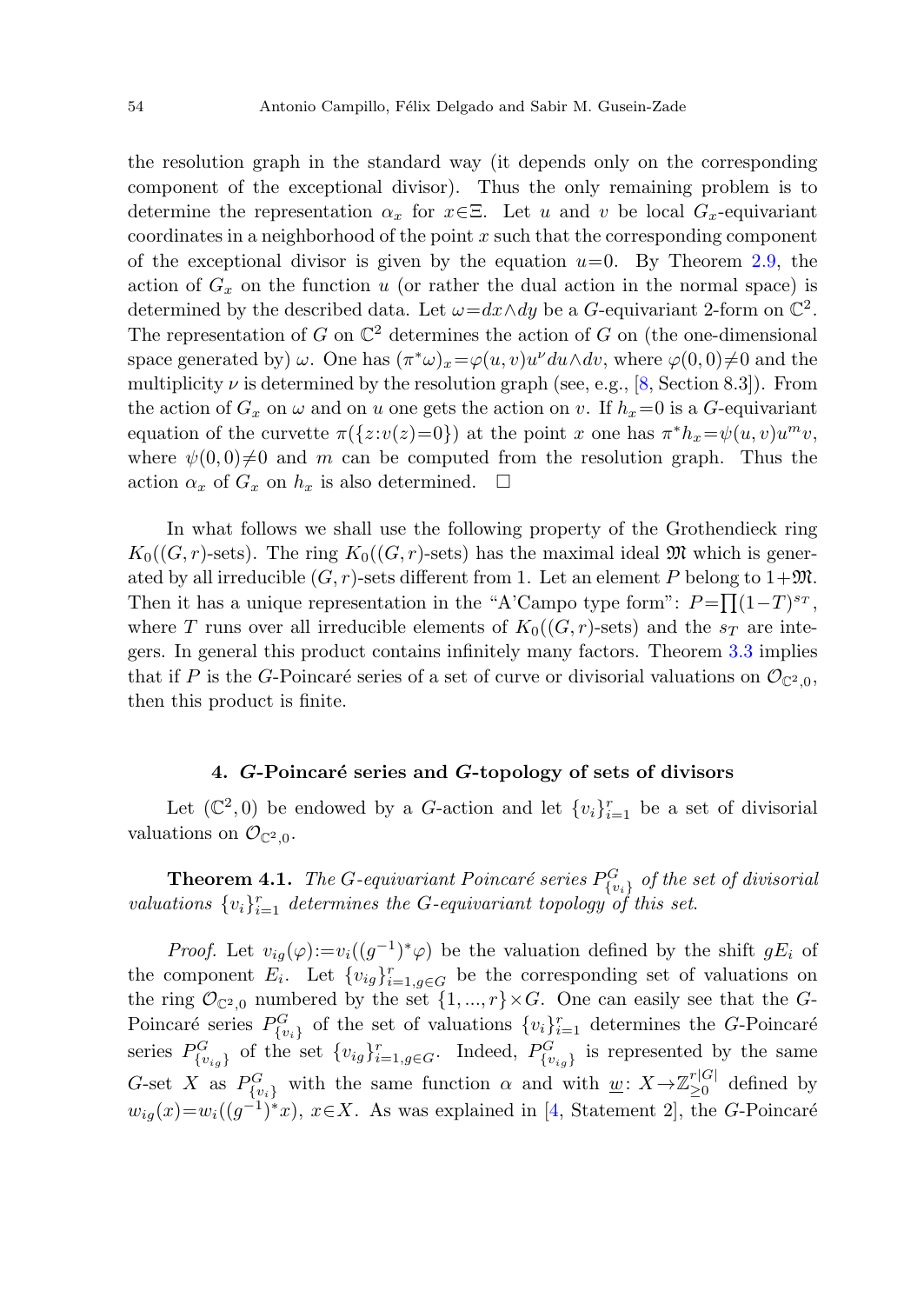series  $P_{\{v_{ig}\}}^G$  determines the usual (non-equivariant) Poincaré series  $P_{\{v_{ig}\}}(\underline{t})$ . The (usual) Poincaré series  $P_{\{v_{i\alpha}\}}(t)$  determines the minimal resolution graph of the set of valuations  $\{v_{ig}\}_{i=1,g\in G}^r$  [[3\]](#page-15-4). (Formally speaking, in [3] it was assumed that the divisorial valuations in the set are different. However one can easily see that there is no difference if one permits repeated valuations.) Moreover the action of the group G on the set  ${v_{ig}}_{i=1,g\in G}^r$  of valuations induces a G-action on the minimal resolution graph. By Theorem [2.9](#page-6-1) one has to show that the G-Poincaré series  $P^G_{\{v_{ig}\}}$ determines the representation of G on  $\mathbb{C}^2$  and the correspondence between "tails" of the resolution graph emerging from the special points on the first component of the exceptional divisor and these points. (If there are no special points on the first component of the exceptional divisor (this can happen only if  $G$  is cyclic), only the representation of G on  $\mathbb{C}^2$  has to be determined.)

Let us consider the case of an Abelian group  $G$  first. If there are no special points on the first component  $E_1$  of the exceptional divisor, all points of  $E_1$  are fixed with respect to the group  $G$ , the group  $G$  is cyclic and the representation is a scalar one. This (one-dimensional) representation is dual to the representation of the group  $G$  on the one-dimensional space generated by any linear function. The case when there are no more components in  $\mathcal{D}$ , i.e. if the resolution is achieved by the first blow-up, is trivial. Otherwise let us consider a maximal component  $E_{\sigma}$ among those components  $E_{\tau}$  of the exceptional divisor for which  $G_{\tau} = G$  and the corresponding curvette is smooth. (The last condition can be easily detected from the resolution graph.) The smooth part  $\dot{E}_{\sigma}$  of this component contains a special point with  $G_x = G$  (or all the points of  $\dot{E}_{\sigma}$  are such that  $G_x = G$ ). The point(s) from  $E_{\sigma}$  with  $G_x = G$  bring(s) into equation [\(2](#page-10-0)) a factor of the form  $(1-T_{\Xi})^{-1}$ , where  $T_{\Xi}$  is represented by the G-set consisting of one point, which cannot be eliminated by other factors. The  $(G$ -equivariant) curvette  $L$  at the described special point of the divisor is smooth. Therefore the representation of  $G$  on the one-dimensional space generated by a  $G$ -equivariant equation of  $L$  coincides with the representation on the space generated by a linear function.

Let us take all factors in the representation of the Poincaré series  $P_{\{v_i\}}^G$  of the form  $\prod_{T} (1-T)^{s_T}$ , where T is represented by the G-set consisting of one point and with  $s_T = -1$ . For each of them, the corresponding w of T determines the corresponding component of the exceptional divisor and therefore the topological type of the corresponding curvettes. Therefore one can choose a factor which corresponds to a component with a smooth curvette and the representation  $\alpha^T$  gives us the representation on the space generated by a linear function.

Let the first component  $E_1$  contain two special points. Without loss of generality we can assume that they correspond to the coordinate axes  $\{(x, y): x=0\}$  and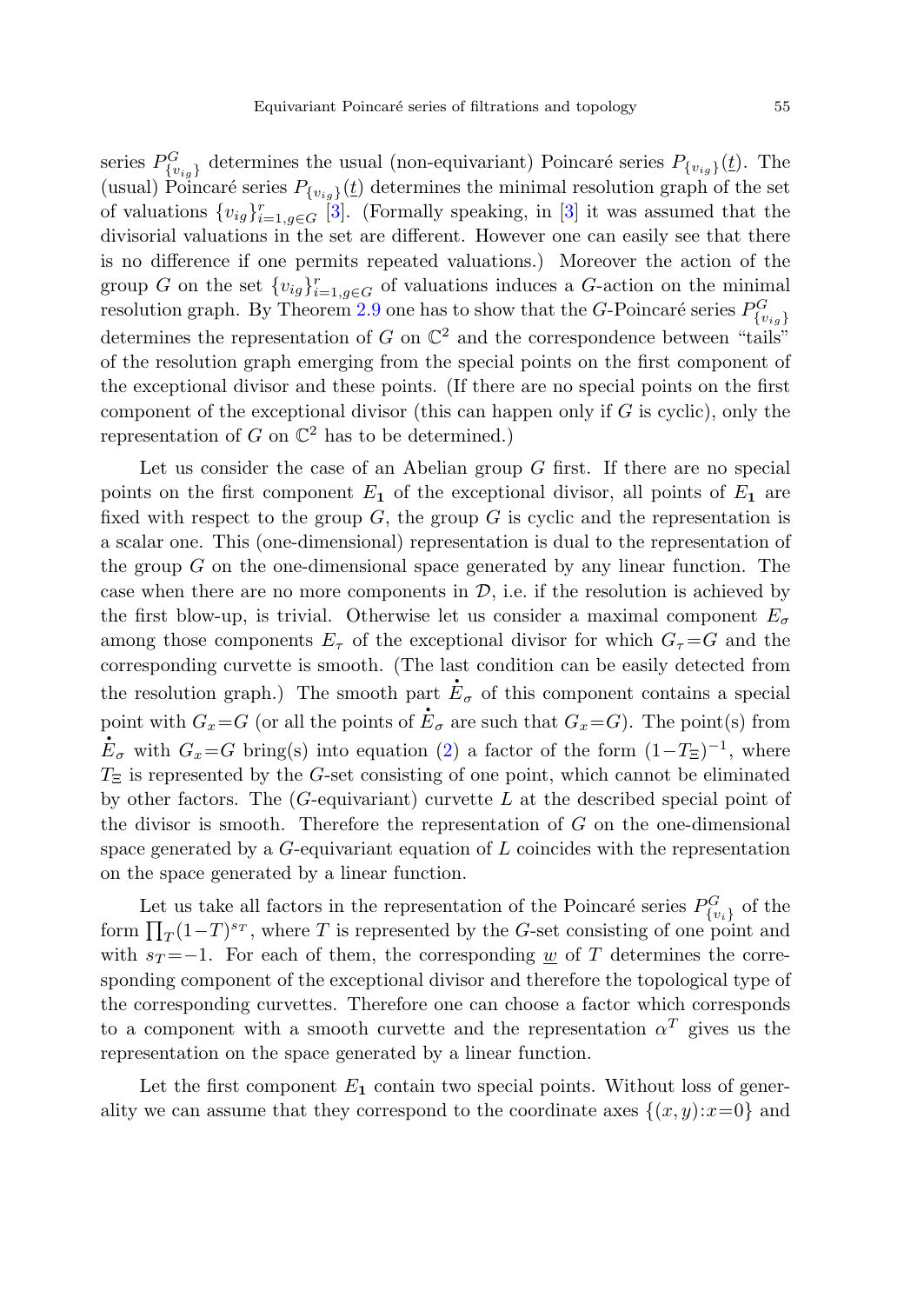$\{(x, y):y=0\}$ . The representation of the group G on  $\mathbb{C}^2$  is defined by its action on the linear functions  $x$  and  $y$ . For each of them this action can be recovered from a factor of the form described above just in the same way. Moreover, a factor, which determines the action of the group  $G$  on the function  $x$ , corresponds to a component of the exceptional divisor from the tail emerging from the point  $\{(x, y): x=0\}$ .

Now let  $G$  be an arbitrary (not necessarily Abelian) group. For an element  $g \in G$  consider the action of the cyclic group  $\langle g \rangle$  generated by g on  $\mathbb{C}^2$ . One can see that the G-equivariant Poincaré series  $P_{\{v_i\}}^G$  determines the  $\langle g \rangle$ -Poincaré series  $P_{\{v_i\}}^{\langle g \rangle}$ just like in  $[4,$  $[4,$  Statement 2. This implies that the G-equivariant Poincaré series determines the representation of the subgroup  $\langle q \rangle$ . (Another way is to repeat the arguments above adjusting them to the subgroup  $\langle q \rangle$ .) Therefore the G-Poincaré series  $P_{\{v_i\}}^G$  determines the value of the character of the G-representation on  $\mathbb{C}^2$  for each element  $g \in G$  and thus the representation itself.

Special points of the  $G$ -action on the first component  $E_1$  of the exceptional divisor correspond to some Abelian subgroups  $H$  of  $G$ . For each such subgroup H there are two special points corresponding to different one-dimensional representations of H. Again the construction above for an Abelian group permits us to identify tails of the dual resolution graph with these two points. This finishes the proof.  $\Box$ 

## **5.** *G*-Poincaré series and *G*-topology of curves

<span id="page-13-0"></span>A connection between the equivariant Poincaré series of a set of curve valuations and the equivariant topology of the corresponding curve singularity is more involved than for divisorial valuations.

*Example* 5.1. One can see that the collections  $\{C_i\}_{i=1}^3$  and  $\{C_i'\}_{i=1}^3$  from Ex-amples [2.6](#page-4-0) and [2.7](#page-5-2) in Section 1 have the same G-Poincaré series. Namely  $P_{\{C_i\}}^G =$  $P^G_{\{C'_i\}}=(1-T)$ , where T is the  $(G, 3)$ -set defined by  $X=G/(e)$   $(G=\mathbb{Z}_{15}$  or  $G=\mathbb{Z}_7$ in Examples [2.6](#page-4-0) and [2.7](#page-5-2) respectively),  $w$  is the constant function on  $X$  with  $w(x)=(2, 1, 2)$ . (The representation  $\alpha(x)$  is trivial being a representation of the trivial group  $(e)$ .) Thus the G-Poincaré series does not, in general, determine the topology of the set of curves.

Remark 5.2. One can see that the G-Poincaré series of the set of divisorial valuations from Example [2.8](#page-5-1) are different since the factors corresponding to the special points on the second divisors are different. These factors do not appear in the G-Poincaré series of curves in Example  $2.6$  since the strict transforms of branches pass through these points.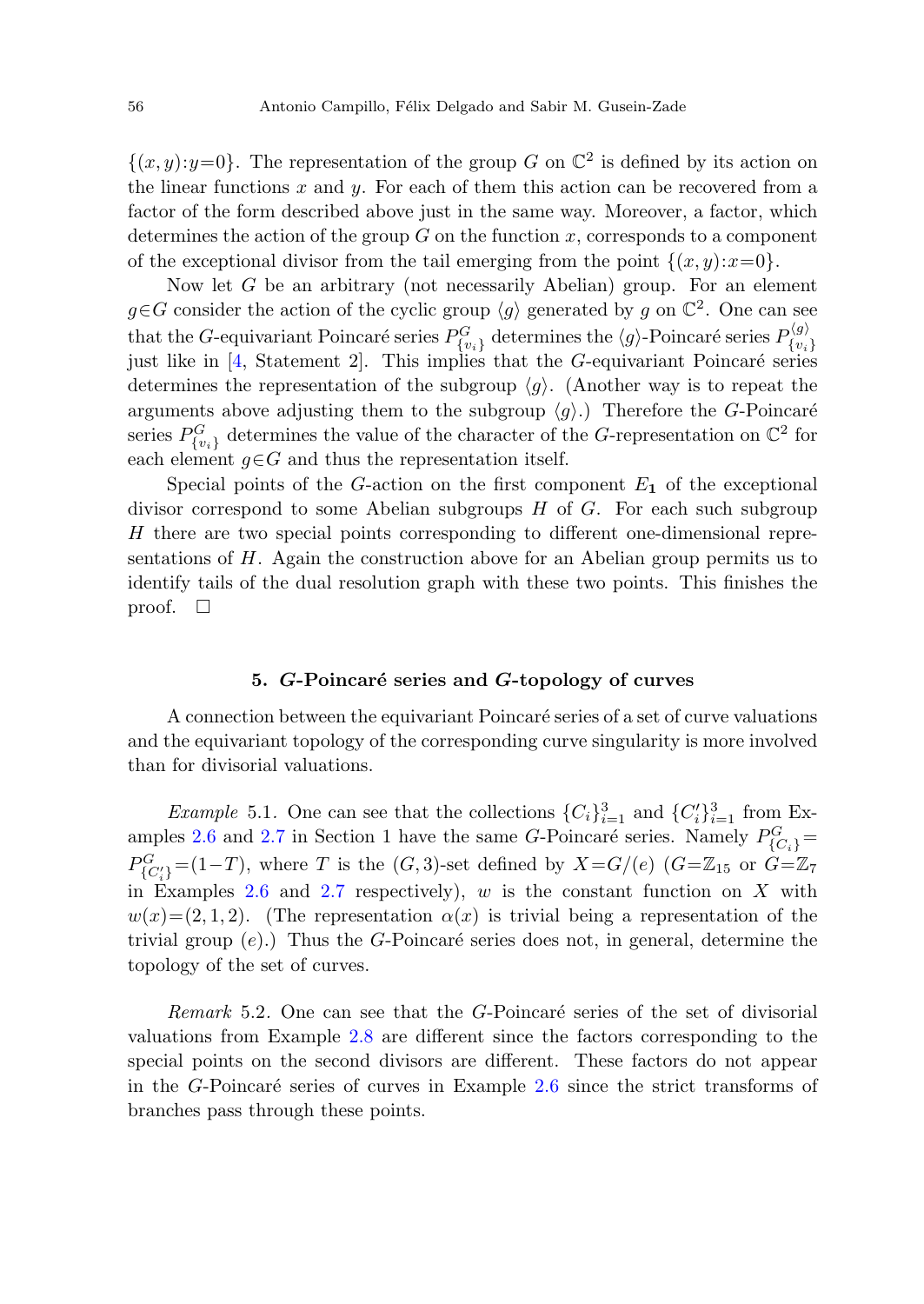<span id="page-14-0"></span>We shall show that the effect like the one in Example [5.1](#page-13-0) occurs only if, among the branches of the curve, there are smooth branches invariant with respect to a non-trivial element g of the group G whose action on  $\mathbb{C}^2$  is not a scalar one (i.e. the representation of the cyclic subgroup  $\langle g \rangle$  generated by g is the sum of two different one-dimensional representations).

**Theorem 5.3.** Let  $\mathbb{C}^2$  be equipped with a faithful action of a finite group G and let  $\{C_i\}_{i=1}^r$  be a collection of irreducible curve singularities in  $(\mathbb{C}^2,0)$  such that it does not contain curves from the same G-orbit and it does not contain a smooth curve invariant with respect to a non-trivial element of G whose action on  $\mathbb{C}^2$  is not a scalar one. Let  $\{v_i\}_{i=1}^r$  be the corresponding collection of valuations. Then the Gequivariant Poincaré series  $P_{\{v_i\}}^G$  of the collection  $\{v_i\}_{i=1}^r$  determines the minimal G-resolution graph of the curve  $\bigcup_{i=1}^r C_i$  and the G-equivariant topology of the pair  $(\mathbb{C}^2,\bigcup_{i=1}^r C_i).$ 

*Proof.* Let  $\{v_{ig}\}_{i=1,g\in G}^r$ , where  $v_{ig}(\varphi)=v_i((g^{-1})^*\varphi)$  is the set of "G-shifts" of the valuations  $v_i$  (it is possible that  $v_{i_1g_1} = v_{i_2g_2}$  and even that  $v_{ig_1} = v_{ig_2}$ ). The G-Poincaré series  $P_{\{v_i\}}^G$  determines the G-Poincaré series  $P_{\{v_{ig}\}}^G$  just in the same way as in the divisorial case in Theorem [4.1](#page-11-0).

Since, with every valuation from the collection  ${v_{ig}}_{i=1,g\in G}^r$  this collection contains also its G-shifts, the remark after Statement 2 from [[4\]](#page-15-6) implies that the usual (non-equivariant) Poincaré series  $P_{\{v_{ig}\}}(\{t_{ig}\}_{i=1,g\in G}^r)$  is determined by the G-Poincaré series  $P_{\{v_i\}}^G$ .

The collection  $\{v_{ig}\}_{i=1,g\in G}^r$  contains repeated (curve) valuations. Therefore we need a (somewhat more precise) version of Theorem 2 from [\[4](#page-15-6)] for collections of curve valuations with (possibly) repeated ones. Assume that  $\{C_i\}_{i=1}^r$  and  $\{C_i'\}_{i=1}^r$  are collections of branches in  $(\mathbb{C}^2, 0)$  possibly with  $C_{i_1} = C_{i_2}$  for  $i_1 \neq i_2$  (and/or  $C'_{j_1} = C'_{j_2}$ for  $j_1 \neq j_2$ ) and let  $\{v_i\}_{i=1}^r$  and  $\{v_i'\}_{i=1}^r$  be the collections of the corresponding valuations. Essentially the same proof as in [[4,](#page-15-6) Theorem 2] gives the following proposition.

**Proposition 5.4.** If  $P_{\{v_i\}}(t_1, ..., t_r) = P_{\{v'_i\}}(t_1, ..., t_r)$  then there exists a combinatorial equivalence of the minimal resolution graphs of the reductions of the curves  $\bigcup_{i=1}^r C_i$  and  $\bigcup_{i=1}^r C'_i$ , i.e. components of the exceptional divisors corresponding to equivalent vertices intersect the same numbers of the strict transforms of different curves from the collections  $\{C_i\}_{i=1}^r$  and  $\{C'_i\}_{i=1}^r$ . (The distribution of these curves into groups of equal ones can be different.)

The knowledge of the usual Poincaré series of the collection  ${v_{ig}}_{i=1,g\in G}^r$  gives the minimal resolution graph (the usual, not the G-equivariant one) of the collection.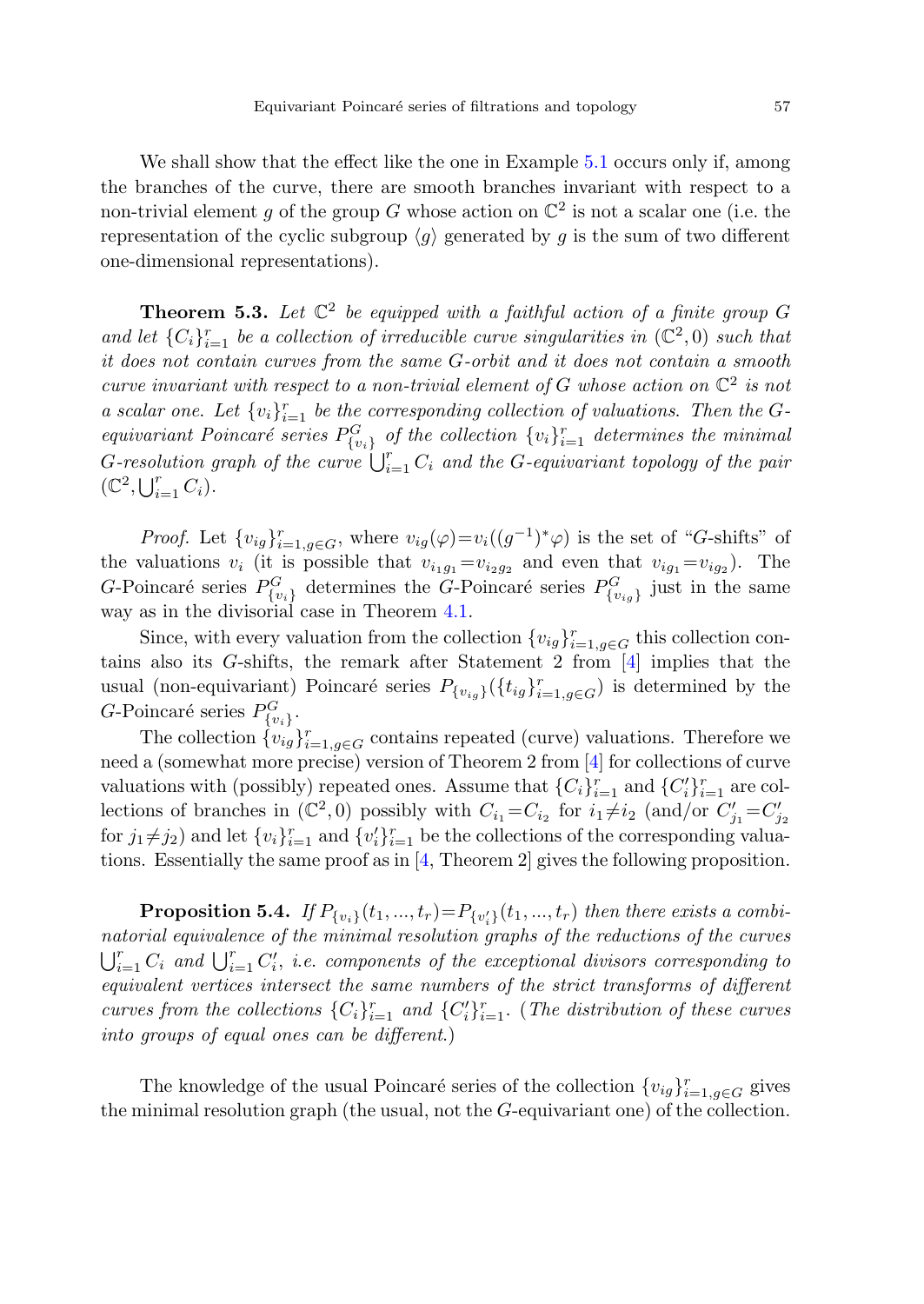Moreover the action of the group G on the collection  ${v_{ig}}_{i=1,g\in G}^r$  of valuations determines the G-action on the resolution graph.

As in Theorem [3.3](#page-10-1) one has to show that the *G*-Poincaré series  $P_{\{v_i\}}^G$  determines the representation of G on  $\mathbb{C}^2$ , and the correspondence between the "tails" of the resolution graph. This is done just as in Theorem [3.3](#page-10-1) for divisorial valuations since there are no strict transforms of the branches  $gC_i$  at points of the exceptional divisor with  $G_x = G$  (and thus the corresponding curvette being smooth) and therefore the corresponding factor  $(1-T_0^{-1})^{-1}$  (which permits one to restore the action of G on the corresponding linear function, viz. a coordinate) is contained in the A'Campo type decomposition of the Poincaré series.  $\Box$ 

<span id="page-15-8"></span><span id="page-15-1"></span>Remark 5.5. One can see that the  $G$ -Poincaré series of a collection of curve valuations determines whether or not the collection of curves satisfies the conditions of Theorem [5.3.](#page-14-0)

## **References**

- <span id="page-15-6"></span><span id="page-15-4"></span>1. Campillo, A., Delgado, F. and Gusein-Zade, S. M., The Alexander polynomial of a plane curve singularity via the ring of functions on it, Duke Math. J. **117** (2003), 125–156.
- <span id="page-15-0"></span>2. Campillo, A., Delgado, F. and Gusein-Zade, S. M., The Alexander polynomial of a plane curve singularity and integrals with respect to the Euler characteristic, Internat. J. Math. **14** (2003), 47–54.
- <span id="page-15-5"></span>3. CAMPILLO, A., DELGADO, F. and GUSEIN-ZADE, S. M., The Poincaré series of divisorial valuations in the plane defines the topology of the set of divisors, Funct. Anal. Other Math. **3** (2010), 39–46.
- <span id="page-15-7"></span><span id="page-15-2"></span>4. CAMPILLO, A., DELGADO, F. and GUSEIN-ZADE, S. M., Equivariant Poincaré series of filtrations, Rev. Mat. Complut. **26** (2013), 241–251.
- <span id="page-15-3"></span>5. Campillo, A., Delgado, F. and Kiyek, K., Gorenstein property and symmetry for one-dimensional local Cohen–Macaulay rings, Manuscripta Math. **83** (1994), 405–423.
- 6. CUTKOSKY, S. D., HERZOG, J. and REGUERA, A., Poincaré series of resolutions of surface singularities, Trans. Amer. Math. Soc. **356** (2004), 1833–1874.
- 7. DELGADO, F. and GUSEIN-ZADE, S. M., Poincaré series for several plane divisorial valuations, Proc. Edinb. Math. Soc. **46** (2003), 501–509.
- 8. Wall, C. T. C., Singular Points of Plane Curves, London Mathematical Society Student Texts **63**, Cambridge University Press, Cambridge, 2004.
- 9. Yamamoto, M., Classification of isolated algebraic singularities by their Alexander polynomials, Topology **23** (1984), 277–287.